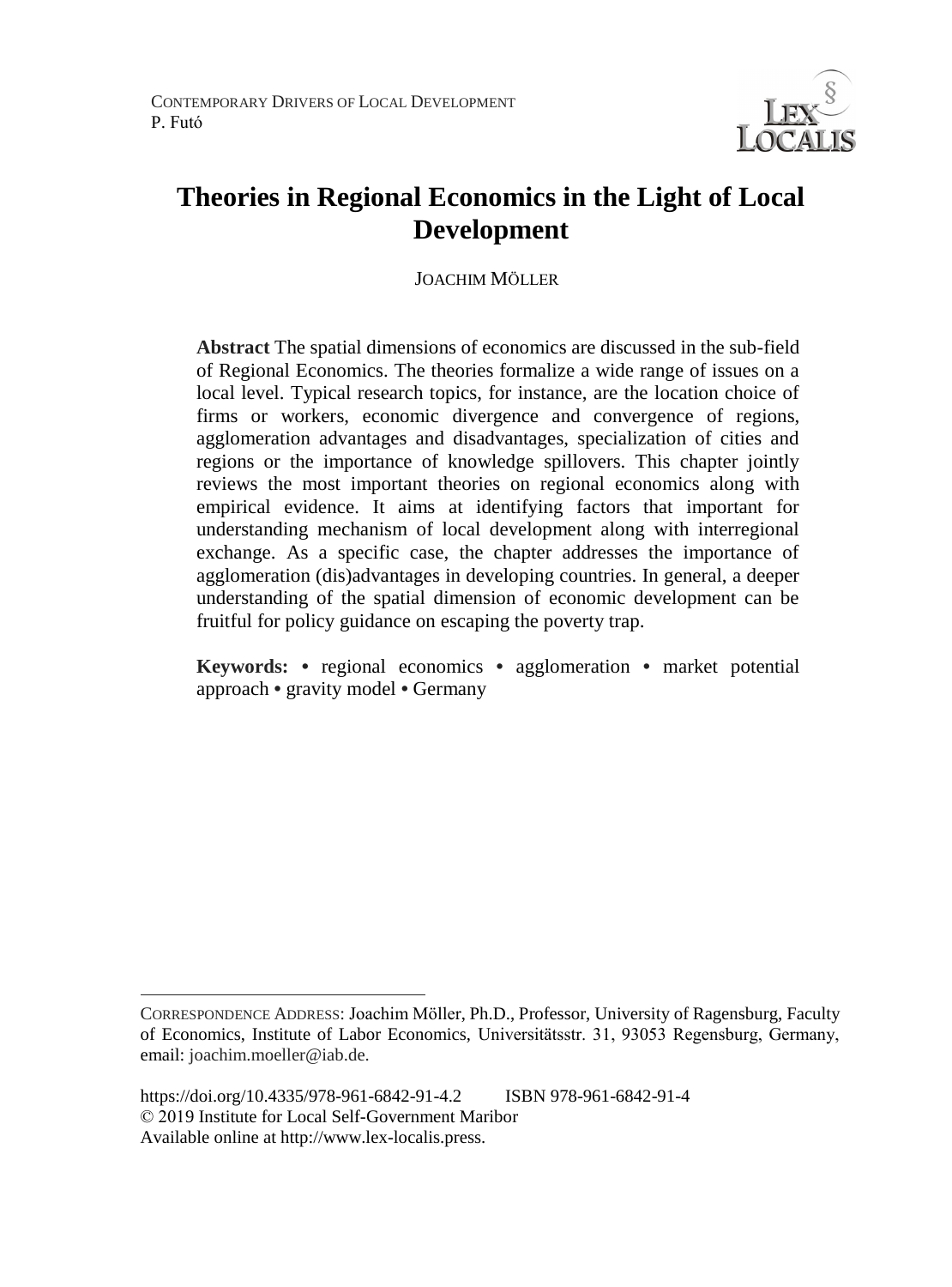#### **1 Two principles of regional economics**

Regional economics is a sub-discipline of economics that introduces spatial aspects into economic analysis. It starts with the observation that productive activities and per-capita income are not evenly distributed across space. In this context, two interrelated principles in regional economics come into play: (i) population density matters for economic outcomes, and (ii) distance hinders exchange.

The concentration of population in space matters for economic outcomes because of a number of factors. If people live close together, there are more intensive transactions between them. These transactions could involve the exchange of knowledge through direct communication; i.e., face-to-face contact. Alternatively, it could mean close supplier-customer relationships either for business-to-business activity or producers to consumers. These locational networks allow for better logistics or for more direct feedback from customers to producers that improves the quality of products and services, for example. Moreover, high population density in an agglomeration fosters the development of patterns of specialization, which increases efficiency and therefore reduces cost. If specialization moves along the value chain then typical cluster phenomena arise that strengthen the economic performance of a region (Marshall 1890; Porter 1990; 1998; 2008). Last but not least, the concentration of people in space generates a big domestic market so that producers in that location are faced with high demand and can profit from economies of scale. A further consideration is that agglomeration fosters diversity (Jacobs 1970). The accessible pool of knowledge and competences in a highly populated location is simply much bigger than that of a sparsely populated area in the periphery.

The second principle, "distance matters," is closely related to the first. Distance can be seen as a hurdle to economic and knowledge exchange. The latter is important in the innovation process. Economic innovation typically occurs in the form of the combination of ideas that are already known about by experts from different specializations. For instance, constructing robots for nursing care assistance requires combining mechanical engineering and medical knowledge. A higher spatial concentration of (highly) skilled people in areas increases the probability that such forms of co-operation will occur.

Overcoming distance typically involves transport costs in one direction or the other. This immediately becomes clear to any supplier who delivers an intermediate product to another firm – for instance, a producer of car seats delivering to an automotive plant. Greater distance simply means higher transport costs. However, there is another cost component that typically declines with growing distance: reliability of delivery. Today's high-performance logistics require delivery of intermediate products not only "just in time" but also "just in sequence"; i.e., a seat of the right color, material, shape, etc. within the right time window, as required by the production process for an individual car. Such high-performance logistics are almost impossible over long distances because transport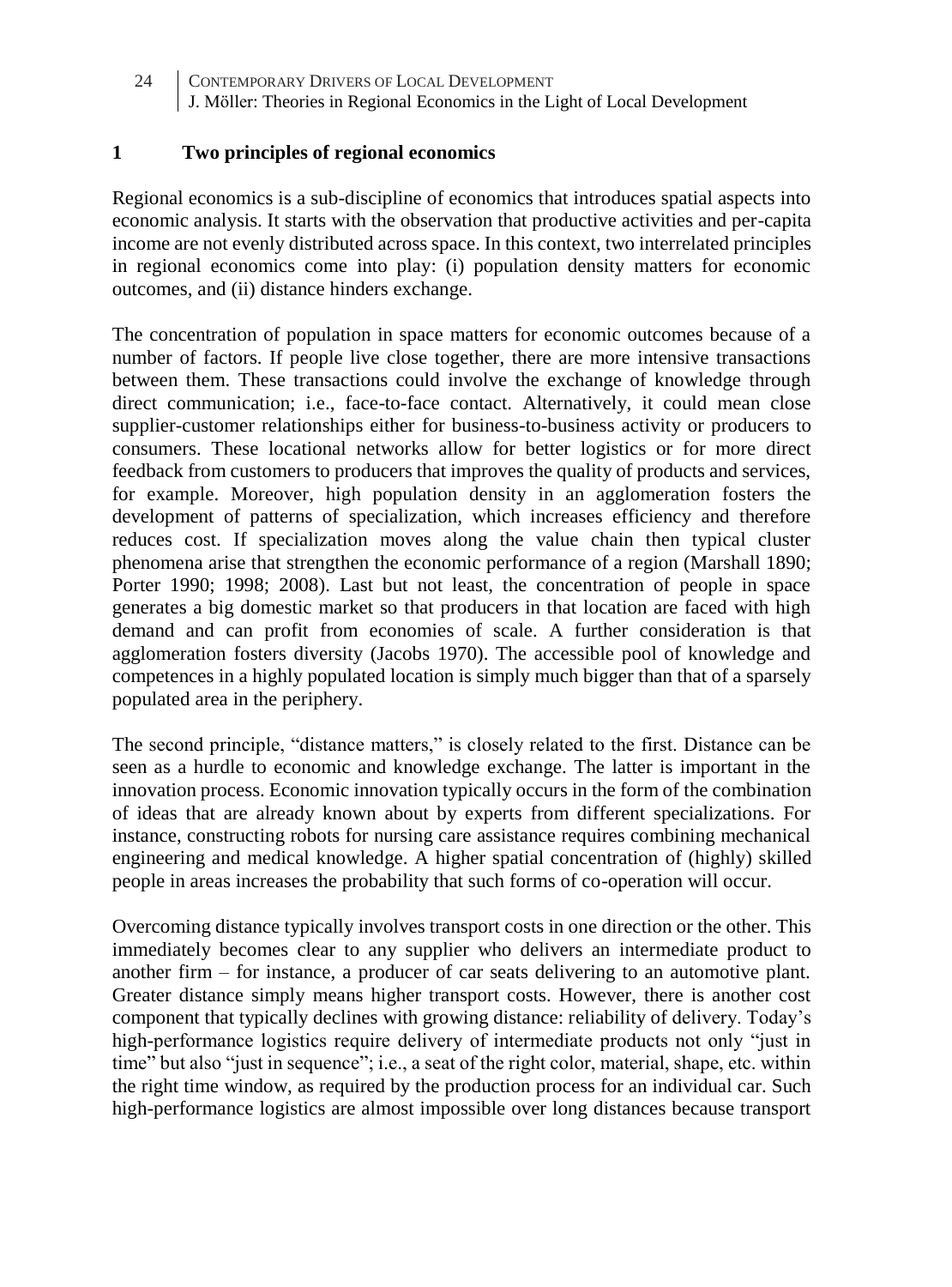streams over such distances are more likely to be disturbed by unforeseen events such as traffic jams, etc.

Imagine for a moment that through a technical revolution all transport costs were reduced to zero. In this case, population density would also become economically irrelevant. For instance, the location of a supplier would be of no significance. If communication takes place regardless of distance, then knowledge spillovers<sup>1</sup> are not attached to a specific place. Some scholars are indeed arguing that advances in communication technology and the internet in particular are leading to a situation in which distance becomes increasingly irrelevant to exchange between humans. The "death of distance" (Cairncross 1997) would imply the "end of geography" (O'Brien 1992). This type of argument is also used by Thomas Friedman (2005) in his bestseller *"The world is flat"*. Friedman argues that obstacles to economic exchange and communication have been reduced significantly since the invention of the internet and the end of political block confrontation in the early 1990s.

There is, however, overwhelming empirical evidence that the "death of distance" hypothesis is wrong. Although pieces of information can easily be exchanged worldwide through the internet, there also exists "sticky knowledge"; i.e. knowledge that is attached to specific locations. The importance of informal face-to-face-contact, oral communication, etc. in the innovation process has been widely documented. Here, we refer to "creative milieus," "something in the air," "the place to be for a specific business," etc. All this points to the fact that the choice of location is in many circumstances not arbitrary, and therefore distance plays an important role. With respect to knowledge, this is well expressed in a well-known sentence by Glaeser *et al.* (1992, 1127): "After all, intellectual breakthroughs must cross hallways and streets more easily than oceans and continents".

The title of an article by Philip McCann (2008) expresses the conviction of the vast majority of regional economists: "Globalization and economic geography: the world is curved, not flat". Numerous authors have discussed the seeming contradiction that in times of globalization local factors have gained in importance. In this context, Michael Enright has coined the notion "glocalisation" as an artificial composite of globalization and localization (Enright 2003). Enright argues that although competition and economic activities are becoming more globalized, the decisive competitive factors are locational.

## **2 Agglomerations: advantages and disadvantages**

A spatial concentration of population with the corresponding economic resources is called an agglomeration. Agglomerations are typically characterized by high population density, and provide specific functions for the surrounding space, known as the periphery. Agglomerations include important cultural and administrative institutions such as universities, research institutes, opera houses and supreme courts. Moreover, central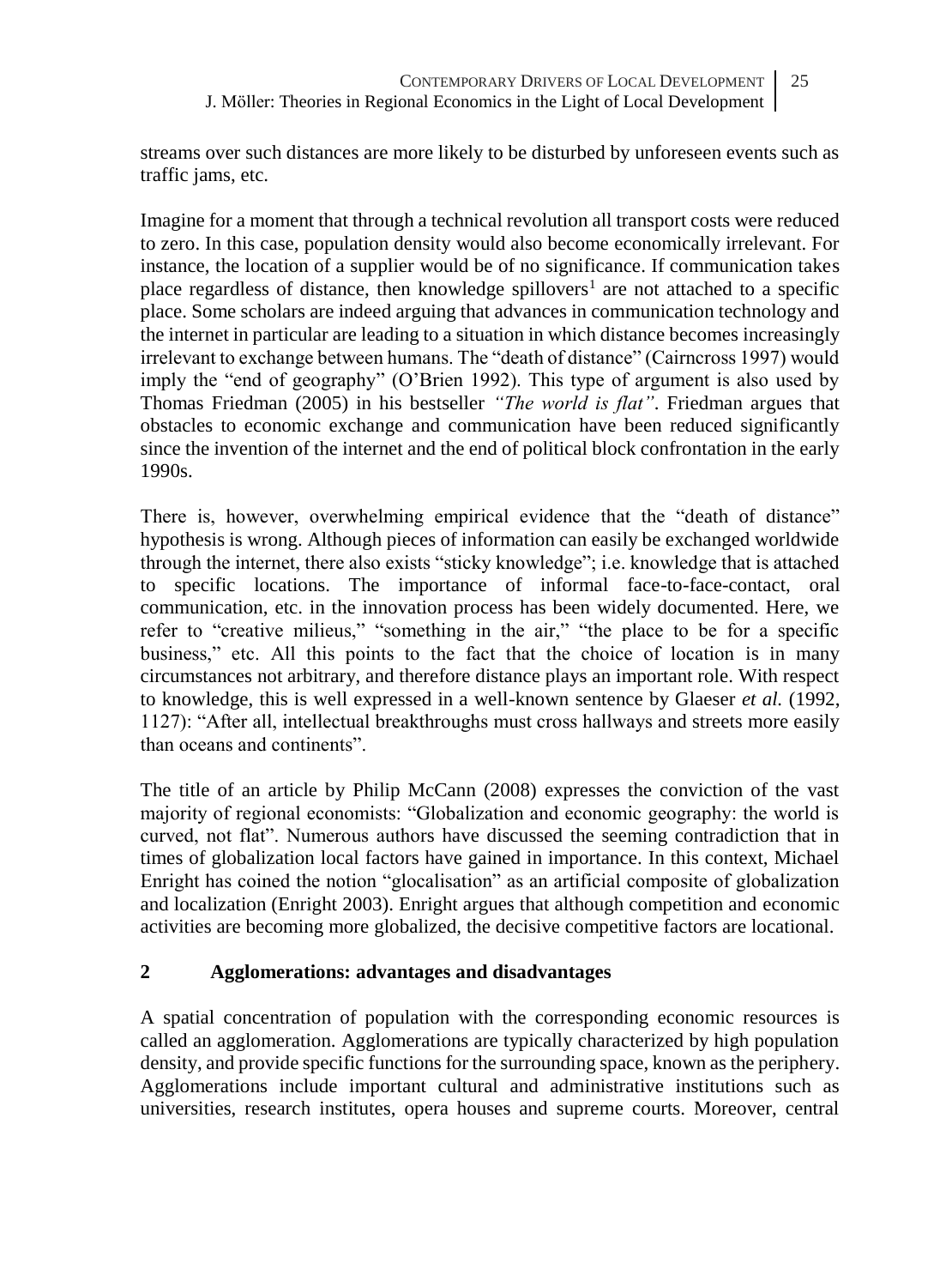transport infrastructure such as big airports and railway hubs are typically located in agglomerations.

Why do agglomerations exist? There must be economic advantages of the concentration of populations and economic activities. Traditionally, a distinction is made between two advantages of agglomeration: urbanization, and locational advantages. Urbanization advantages arise due to the general concentration of population and production activities in an agglomeration. Knowledge spillovers, cooperation between different actors, common innovation activity, diversity, close customer-supplier relationships, the shared use of general infrastructure or sheer market size are factors that can be alluded to in this context. By contrast, locational advantages refer to advantages created by firms from the same industry becoming concentrated in specific locations. Important reasons for this phenomenon are the shared use of specific infrastructure and the emergence of a specialized workforce or specialized suppliers for that industry. Localization advantages lead to cost savings and higher levels of competitiveness for firms in specific industries.

Urbanization and locational advantages can explain the occurrence of agglomerations in general. However, agglomerations are not like black holes that draw in all economic activity. The reason for this is that counter-forces in the form of disadvantages to agglomeration also exist. In comparison to the periphery, agglomerations are expensive locations where rent and housing costs are significantly higher. Moreover, agglomerations suffer from traffic jams and other forms of congestion. Typically, social problems like criminality are also concentrated in agglomerations. Hence, there are centrifugal and centripetal forces that at least partly compensate each other.

In Paul Krugman's famous centre/periphery model, factors that foster agglomeration can be identified (e.g. Krugman 1993). In this model lower transport costs and the higher fixed costs of setting up production sites favor agglomeration. The same is true of a higher share of mobile workers.

In the following we introduce two workhorse models in regional economics that show how the elements of distance and density can be combined. The first approach, market potential, can be used to compare different locations with respect to the access to the purchasing power of customers. The second approach, the gravity model, aims to explain the transport streams of persons and goods between different locations.

#### **3 The concept of market potential**

The concept of market potential dates back to work by Harris (1954). It represents an example of the combination of the two principles that are discussed in the section above. Market potential is a way of describing a location with respect to accessible purchasing power. The question is how much purchasing power is available at which distance from the location. Purchasing power depends on population density and, of course, on disposable income. However, it should be clear that purchasing power within 20 or 30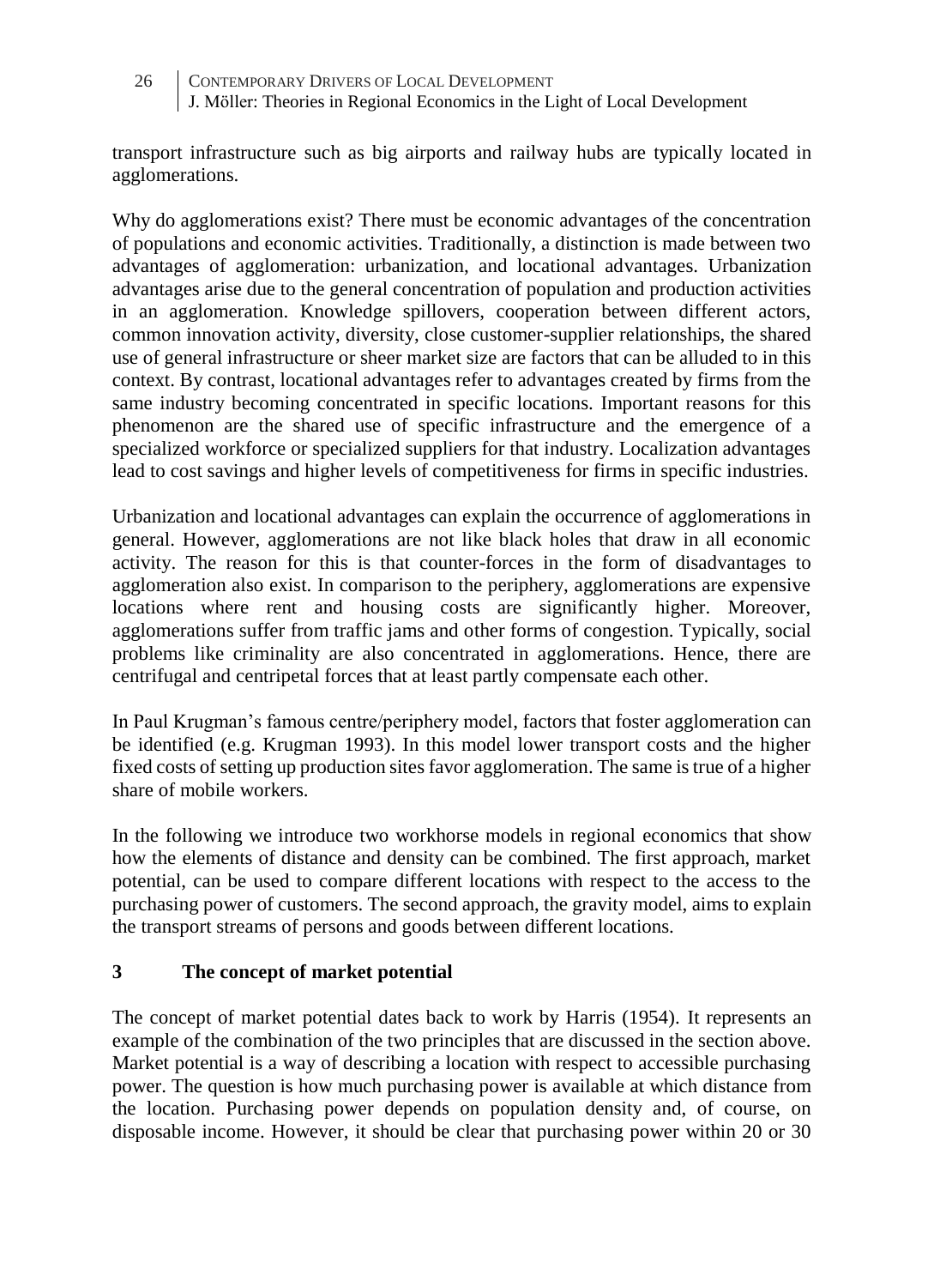kilometers' distance is less relevant to a location than the same amount of purchasing power nearby. Hence, distance matters.

The market potential of a location can be defined as the sum of distance-weighted total accessible purchasing power of that location. Hence, it measures the relevant purchasing power at a location and in the neighborhood of that location. The concept implies that distance is a barrier to economic transactions. Consider, for instance, a customer who seeks to acquire a specific piece of furniture. Of course, it is much more convenient for them if a store is close by. The likelihood that this consumer will choose to visit a furniture store 20 or 30 kilometers away is much lower.

The probability that purchases will decline with distance can be described by a so-called distance-deterrence function. A distance-deterrence function simply generates declining weights for purchasing power located further away. One application of the concept of market potential concerns the choice of a location for a department store, for instance. Other things being equal, the location with the highest market potential should be selected.

Formally, the market potential of a location *i* in a region *J* can be defined as

$$
M_{i,J} = \sum_{i \in J} PP_j f\left(d_{ij}\right) \tag{0.1}
$$

Here,  $PP_j$  is the total purchasing power in location *j*, while  $d_{ij}$  is the (economic) distance between locations *i* and *j*, for example, measured in travel time. The purchasing power of a location can be calculated as per capita income multiplied by population. The function  $f(d_{ij})$  with  $f' < 0$  is the distance deterrence function (DTF). DTF awards the purchasing power of a nearby location a higher weight, and a more distant locations a lower weight.

Several propositions have been made regarding the concrete specification of the DTF. The most prominent ones are:

$$
f\left(d_{ij}\right) = d_{ij}^{-\gamma} \tag{0.2}
$$

and,

$$
f\left(d_{ij}\right) = \exp(-\gamma d_{ij}) = e^{-\gamma d_{ij}} \tag{0.3}
$$

In these equations,  $\gamma$  is the so-called distance deterrent parameter (equation (0.2) originates in original work by Harris (1954)). One specific drawback of this formulation is that the function goes to infinity as distance goes to zero. By contrast, the formulation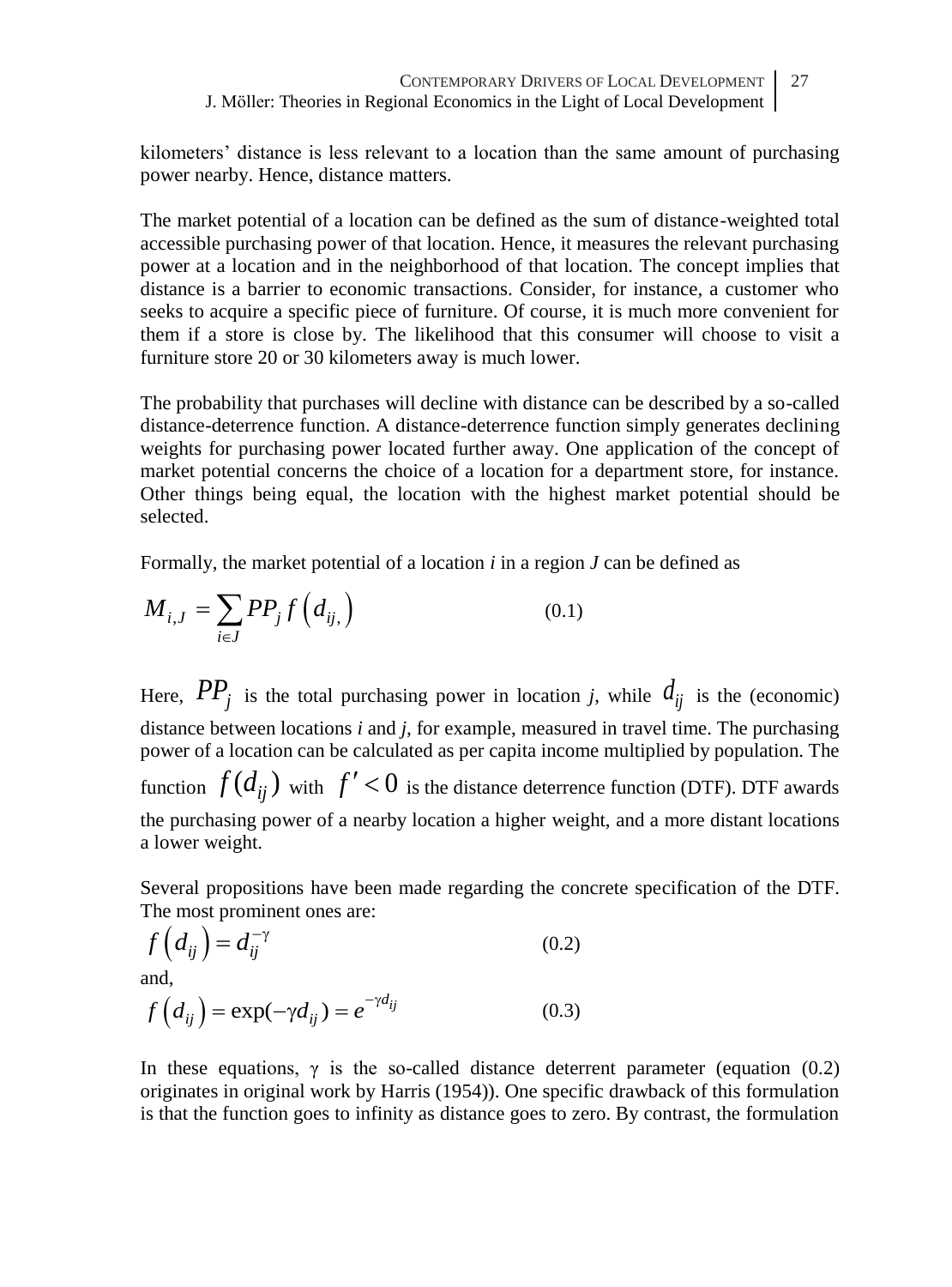in equation  $(0.3)$  implies that the value of the function goes to unity if the distance becomes very low. Although the latter supposition seems to be more plausible, many applications in the literature use Harris' original specification.

*Figure 1* shows the weight given to purchasing power as a function of distance for alternative specifications of the distance deterrence function. The original DTF of Harris awards high weights to areas in direct proximity to the chosen location and then declines steeply. The exponential function with similar weights for low distance taper off more smoothly. For instance, within a distance of two kilometers the Harris DTF with  $\gamma=0.5$ gives a weight of 0.75, whereas the exponential function gives a weight of 0.82 ( $\gamma$ =0.1) or 0.90 ( $y=0.05$ ). For distances within ten kilometers the weights for the Harris DTF shrink to 0.15 and to 0.37 and 0.58 for the exponential functions. Of course, for a relatively high parameter in the exponential function ( $\gamma=0.5$ ), the weights also taper off very quickly.

Consider the example in Table 1 where we calculate the market potential of fictitious "City A" for two alternative exponential distance deterrence functions with a relatively high distance deterrence parameter  $\gamma=0.1$  (Model 1) and a relatively low parameter  $\gamma$ =0.05 (Model 2), respectively. One can observe in the table that in Model 1, City A exhibits lower market potential than in Model 2. The bulk of the market potential with a high deterrence parameter lies in close proximity to the location that is the subject of observation. In Model 2, the lion's share of market potential is not in City A, but in its neighborhood, especially in the large settlement at 50 kilometers' distance. In general, the contribution of neighboring cities to the market potential of a given location depends on the size, richness and distance of the settlements in the neighborhood. Of course, the smaller the distance deterrence, the greater the weight of more distant neighbors.

**Figure 1:** Weight given to purchasing power for specific distances for alternative distance deterrence functions

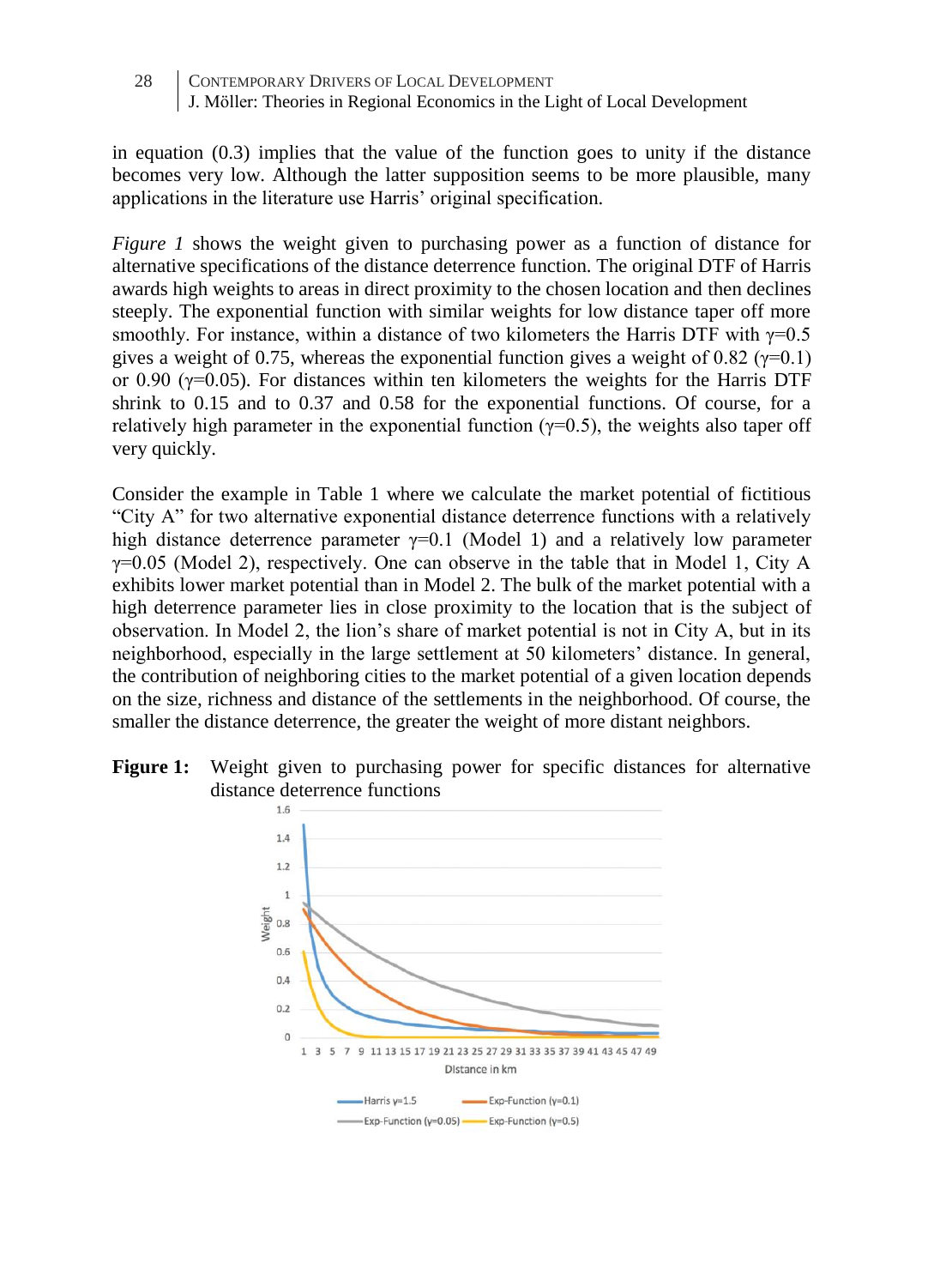|      |                                   |                                                    |                                                 |                              |                       | Model 1 $(y=0.1)$               | Model 2 ( $\gamma$ =0.05) |                                    |
|------|-----------------------------------|----------------------------------------------------|-------------------------------------------------|------------------------------|-----------------------|---------------------------------|---------------------------|------------------------------------|
| City | Popula-<br>tion in<br>1000<br>(1) | Disp. income<br>per capita in<br>$1000 \in$<br>(2) | Purch.<br>power in<br>million $\epsilon$<br>(3) | Distance<br>to City A<br>(4) | Exp.<br>weight<br>(5) | Weighted<br>purch. power<br>(6) | Exp.<br>weight<br>(7)     | Weighted<br>purch.<br>power<br>(8) |
| A    | 75                                | 25                                                 | 1875                                            | $\overline{0}$               |                       | 1875                            | 1                         | 1875                               |
| B    | 50                                | 20                                                 | 1000                                            | 10                           | 0.368                 | 367.9                           | 0.607                     | 606.5                              |
| C    | 10                                | 40                                                 | 400                                             | 25                           | 0.082                 | 32.8                            | 0.287                     | 114.5                              |
| D    | 60                                | 35                                                 | 2100                                            | 30                           | 0.050                 | 104.6                           | 0.223                     | 468.6                              |
| Ε    | 1000                              | 22                                                 | 22000                                           | 50                           | 0.007                 | 148.2                           | 0.082                     | 1805.9                             |
|      | Market potential of city A:       |                                                    |                                                 |                              | 2528.5                |                                 | 4870.6                    |                                    |

### **Table 1:** Calculation of the market potential of City A for two alternative exponential distance deterrence functions (fictitious example)

\* Notes: Exp. weight calculated as  $exp(-\gamma d_{iA})$ , where  $d_{iA}$  is the distance between City i and City A.

The example shows that the market potential of a location is very sensitive to the distance deterrence parameter. This parameter depends on the nature of the good or service under consideration. To buy an everyday product like a pizza, you would not drive 20 or 50 kilometers under normal circumstances. For a very special cultural event like a concert by your favorite superstar, you certainly would.

The market potential approach has direct applications with respect to border regions. A border is typically a significant obstacle to economic exchange or customer relationships. To investigate the economic effect of a border, imagine the situation of an evenly populated featureless plain and neglect any differences in the transport infrastructure. Then, in an idealized way, the potential market area of location A would be a circle around A with radius *r*. The radius is determined by the distance within which the corresponding weight remains under a certain level, so that the weighted purchasing power of such a location – and of all more distant locations – can be neglected. Of course, the smaller the radius *r,* the greater the distance deterrence parameter is. Now, consider the situation of a region close to a border through which no transactions are possible. It is immediately clear that the potential market area of a border region is smaller than that of a non-border region. As the weighted purchasing power of the area beyond the border has to be subtracted, the market potential of a border region is typically smaller than that of a non-border region. This effect is frequently used as an argument in regional economic policy for subsidizing border regions to equalize economic conditions.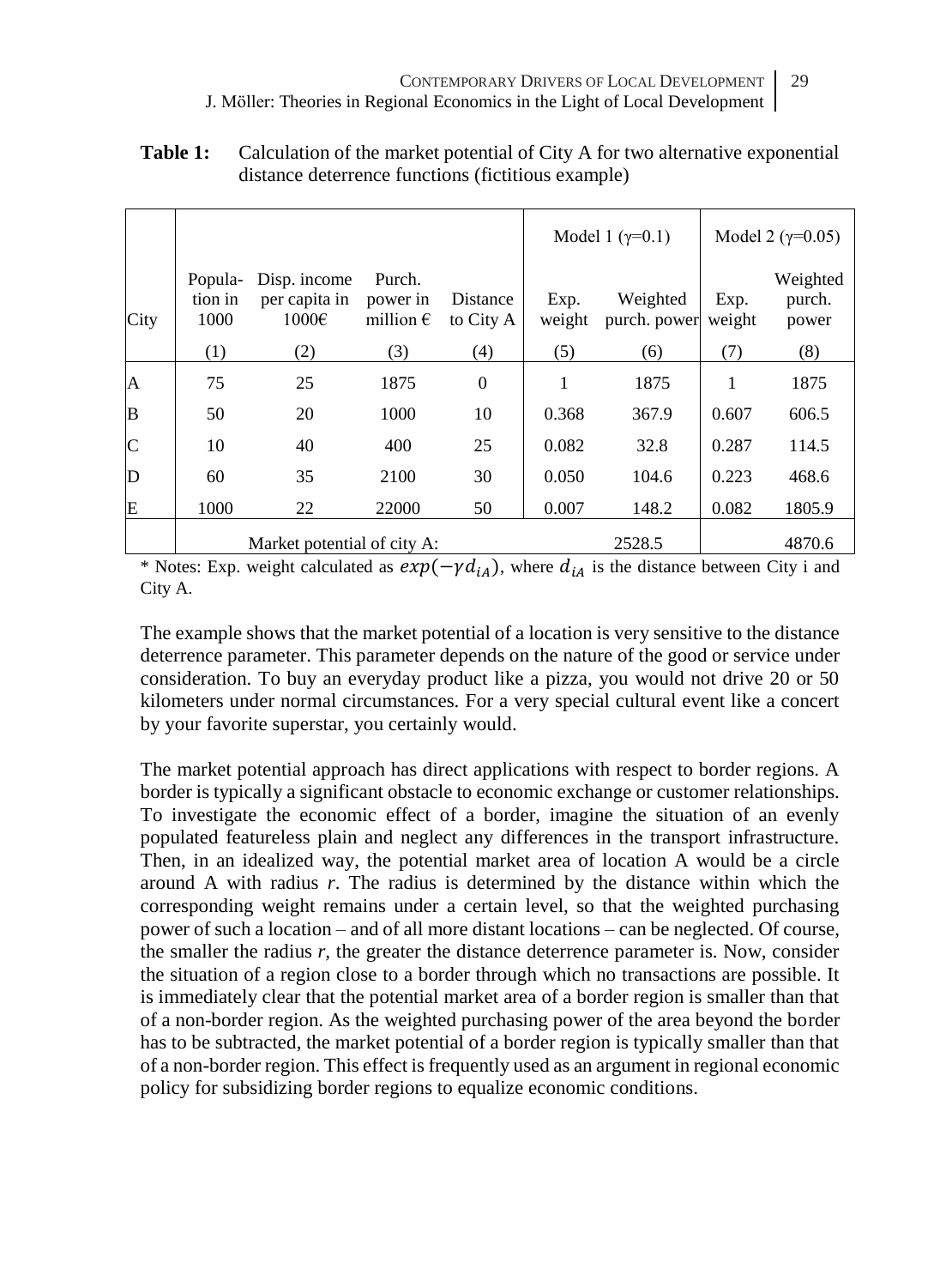Of course, opening up of borders produces the opposite effect. An interesting application of the market potential approach concerns EU enlargement. In the analysis of this situation, the fact that western regions typically were much wealthier than eastern regions at the time of EU enlargement played a role. This led to an asymmetric effect of this huge quasi-natural experiment on market potential, as Niebuhr (2005) demonstrated in a study depicts the situation. One can see that the bulk of the effect occurred in central Europe, and was more pronounced in former East Germany, the Czech Republic, Slovakia, Hungary and the Baltic states. Because of distance decay, France, Great Britain, Spain and Portugal were not very much affected.



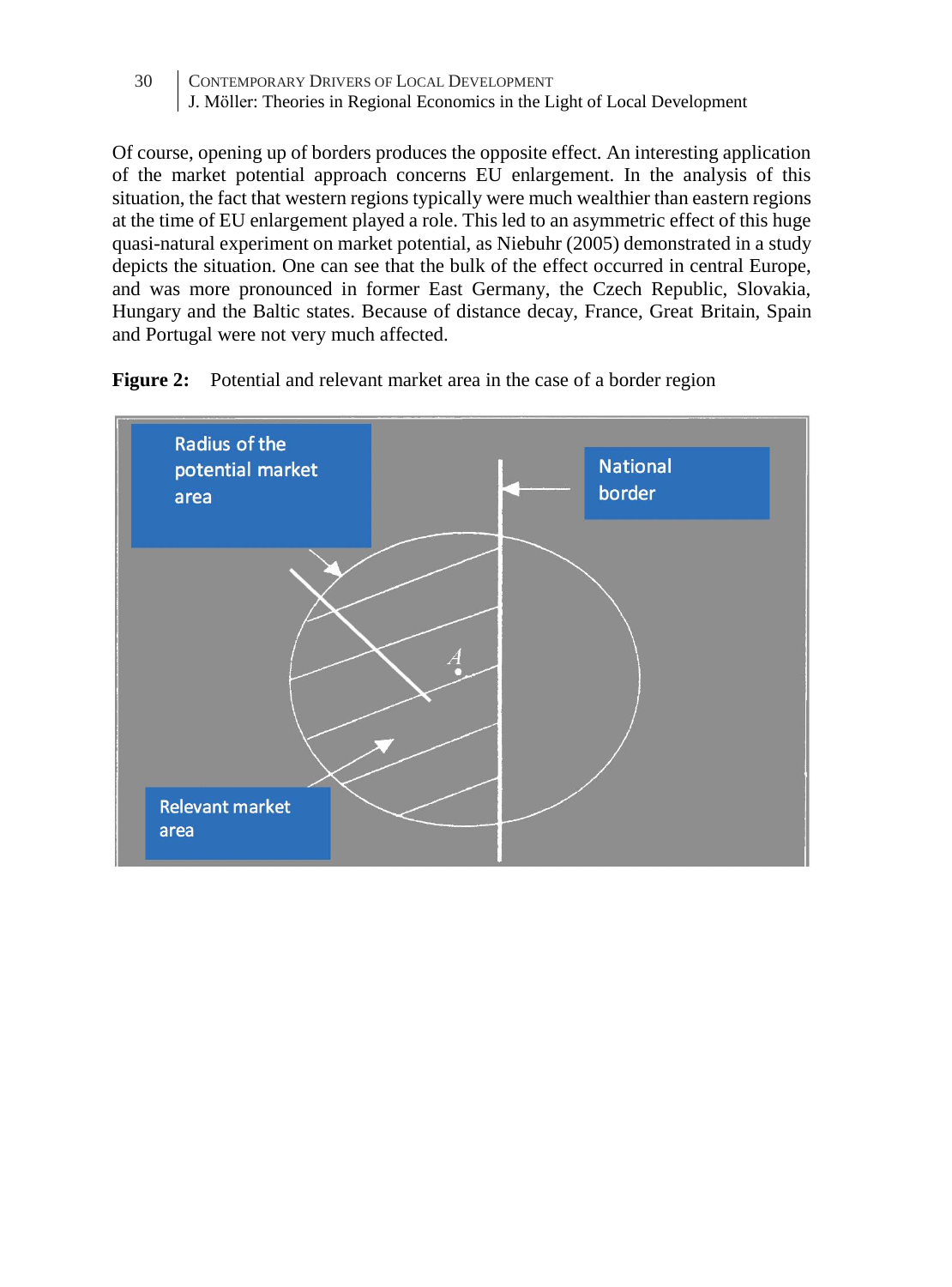

**Figure 3:** The effect of EU enlargement on the market potential of European regions

Source: Niebuhr (2005).

### **4 Gravity models**

#### **4.1 Basic ideas**

The gravity model is a workhorse model in regional economics. The basic idea is taken from astrophysics, as developed by Isaac Newton in the seventeenth century, while adaption to the context here is attributed to Tinbergen (1962). Newton's theory of gravity describes the force of interaction between two objects in space (e.g. between the earth and the moon). The use of the concept of gravity for capturing spatial interaction phenomena in regional economics has turned out to be extremely useful (for a comprehensive overview see Head and Mayer (2014)). Of course, the application of the concept in a completely different context requires some modification.

Formally, Newton postulates that the gravity force  $a_{ij}$  between object *i* and *j* in space is

proportionate to the product of the masses of the two objects,  $m_i$  and  $m_j$ , and inversely

proportionate to the square of their distance,  $d_{ij}$ . Hence, the law of gravity can be written

as:

$$
a_{ij} = \gamma m_i m_j d_{ij}^{-2}, \qquad (0.4)
$$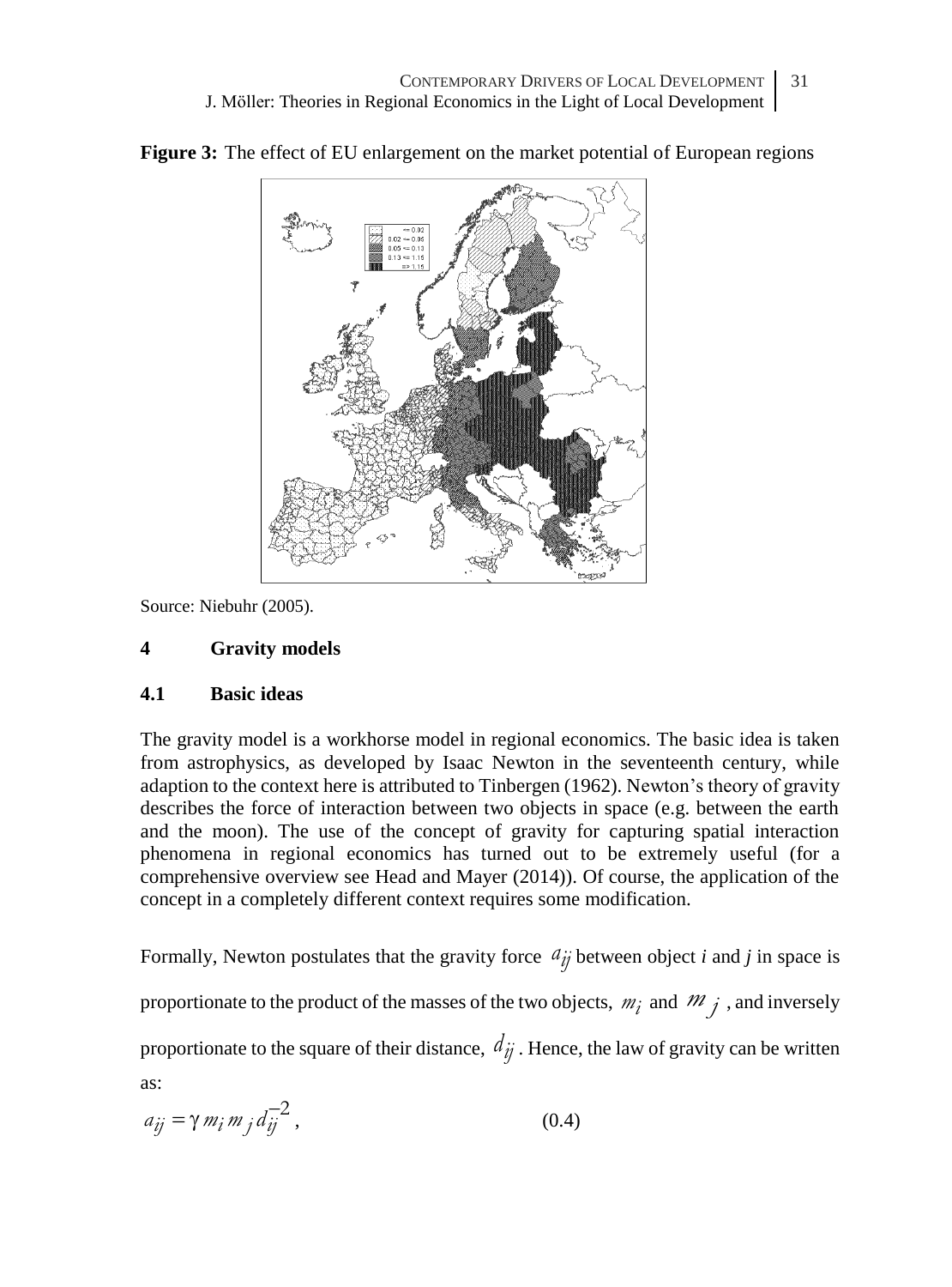where  $\gamma$  is a natural constant.

The corresponding model for regional interactions, in direct analogy to the gravity model, would be:

$$
t_{ij} = \kappa u_i \, \zeta_j \, d_{ij}^{-2},\tag{0.5}
$$

where  $\ell_{ij}$  stands for a stream of goods, persons or other items originating in *i* and ending

in *j*. The variables  $u_i$  and  $\zeta_j$  are indicators of importance with respect to the region of origin and destination, respectively. As in the original law of gravity, a constant parameter  $\kappa$  is included. Of course, there are several ways of measuring the "importance" of the region of origin and region of destination. A natural choice is to use for  $u_i$  the total volume of all streams originating in  $i$  to  $all$  relevant destinations  $j \in J$  , where  $J$ includes all relevant destinations for region *i* . By the same token, the importance of the region of destination  $\chi$  could be measured as the total volume of all incoming streams to location *j* from all relevant regions of origin.

As an example, consider the commuter streams within a certain area. A commuter is defined as a person who lives in place *i* and works in place *j*. A natural choice for  $u_j$  in this case would be the sum of all outgoing commuters from place *i*, whereas for  $\chi_j$  one could use the sum of all incoming commuters in place *j*.

Of course, there are other ways of specifying the importance of the sending and receiving locations. Using the example of commuters, one could use the potential workforce for the place of origin, and the total number of potentially available jobs in the destination area. The potential workforce comprises all persons of working age (e.g. from 15–69 years old) who could be active on the labor market (i.e. the basic population that may commute). The total number of available jobs at the destination site can be measured as total employment plus vacancies. This is the maximum of workplaces that in principle are available to commuters  $-$  even if positions cannot be regarded as immediately available.

#### **4.2 Adaption of the physical model of gravity to the regional context**

Let us return to the possibility of measuring the importance of sending and receiving locations by the sum of outgoing and incoming streams. These transactions  $(\ell_{ij}^i)$  between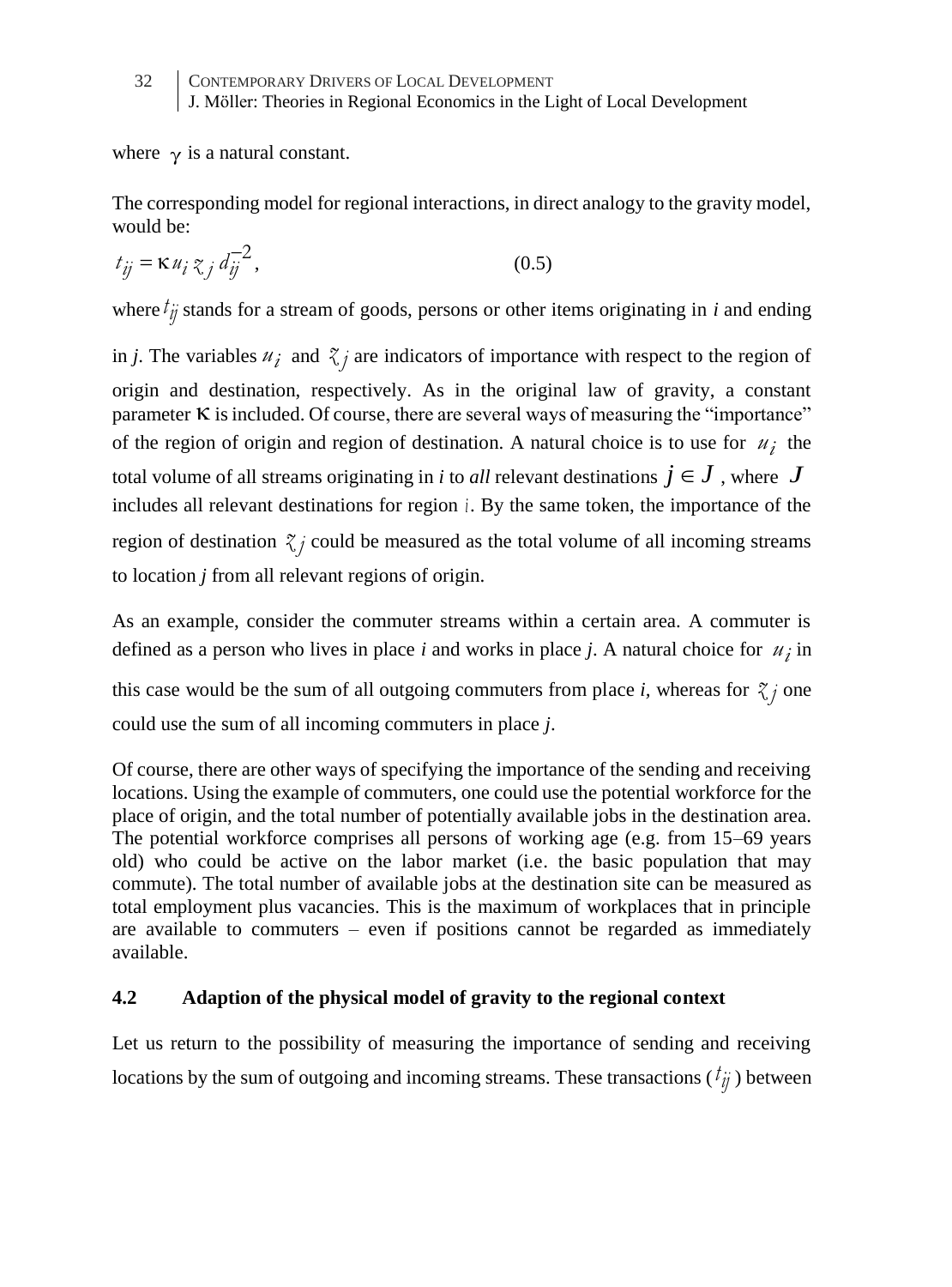*n* regions of origin *i* and the same number of regions of destination *j* are collected in the origin/destinationmatrix **T** of dimension  $n \times n$  with the typical element  $[T]_{ij} := t_{ij}$ .

[Table 2](#page-10-0) shows this matrix together with the sum of transactions over the rows and columns of matrix  $T$  . Note that  $u_i$ , the sum of row *i*, collects all outgoing streams of that location, whereas  $\zeta_j$ , the sum of column *j*, collects all the incoming streams of the corresponding location.

The next step is to consider the information about distances between locations or regions. According to the law of gravity in physics, "distance" refers to Euclidean distance (i.e. the minimum length between [the centers of] locations *i* and *j*). In our context, "distance" means *economic distance*. Economic distance typically differs from Euclidean distance and includes the cost of bridging the distance between locations *i* and *j*. For instance, travelling 50 kilometers between two locations means something completely different if there is an express highway connection or only a sand track. Therefore, it might be more appropriate to consider travel time instead of total distance. Note that economic distance is not necessarily symmetrical. Think of the traffic jams in a greater agglomeration. If there are a lot of workplaces at the centre, incoming roads will be typically congested during morning hours, and outgoing roads in the evening.

Assume that an adequate indicator for economic distance between the locations under consideration is available. This information can be collected, analogously to the transaction matrix, in a distance matrix **D** with typical element  $\left[\mathbf{D}\right]_{ij} := d_{ij}$  (see Table

<span id="page-10-0"></span>3).

**Table 2:** Transactions between the place of origin and the destination area

|           | destination<br>$R_2$<br>$R_1$<br>$t_{11}$<br>$t_{12}$<br>$t_{1n}$<br>$t_{21}$<br>$t_{22}$<br>$t_{2n}$<br>$t_{n1}$<br>$t_{n2}$<br>$t_{\rm nn}$ |                |  |                         | Σ       |
|-----------|-----------------------------------------------------------------------------------------------------------------------------------------------|----------------|--|-------------------------|---------|
| origin    |                                                                                                                                               |                |  | $\mathbf{R}_\mathrm{n}$ |         |
| $\rm R_1$ |                                                                                                                                               |                |  |                         | $u_1$   |
| $R_2$     |                                                                                                                                               |                |  |                         | $u_2$   |
|           |                                                                                                                                               |                |  |                         |         |
| $R_n$     |                                                                                                                                               |                |  |                         | $u_{n}$ |
|           | z <sub>1</sub>                                                                                                                                | z <sub>2</sub> |  | $z_{n}$                 |         |
|           |                                                                                                                                               |                |  |                         |         |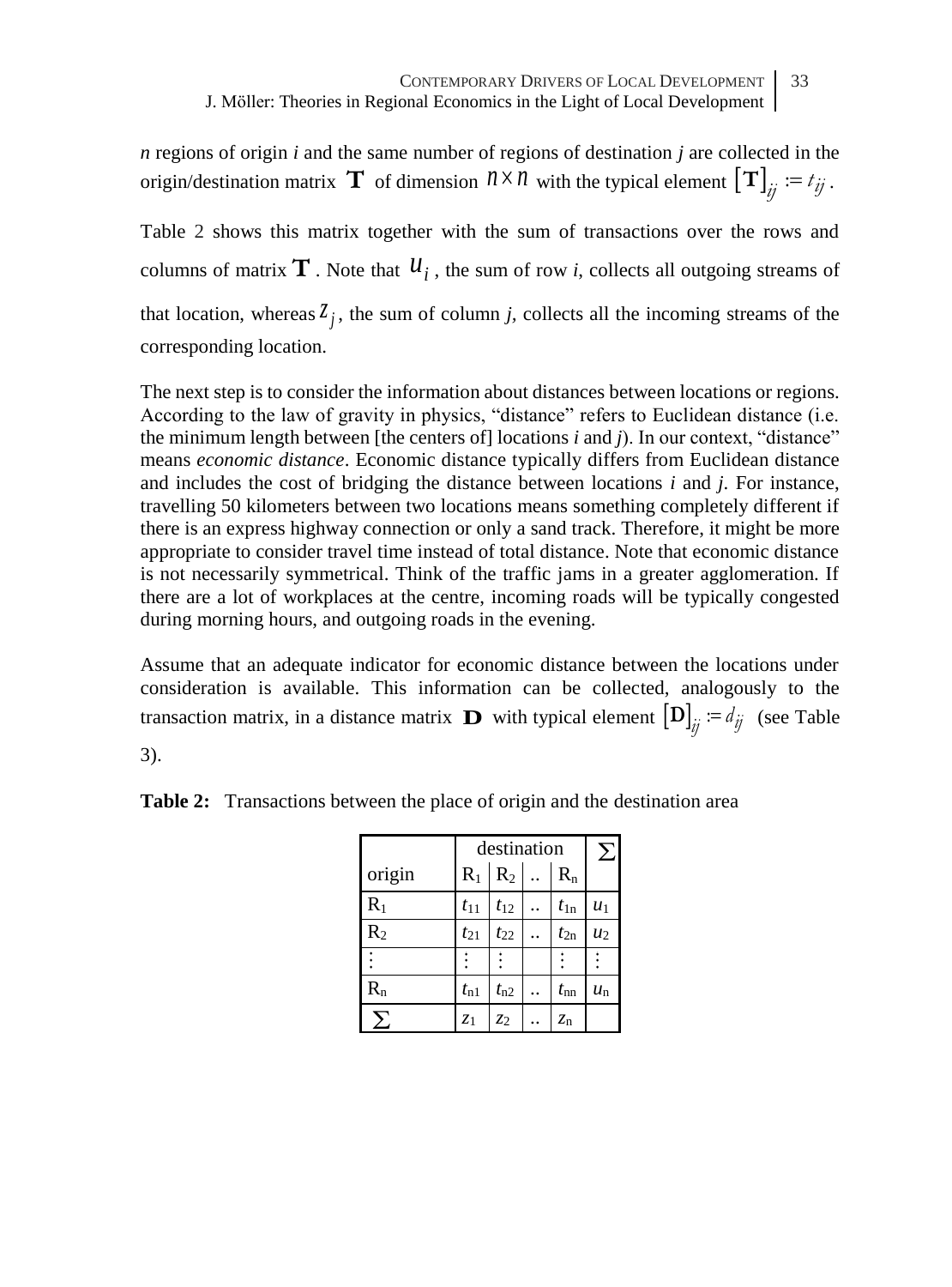**Table 3:** The distance matrix

|           | destination      |             |  |          |  |
|-----------|------------------|-------------|--|----------|--|
| origin    | $R_1$            | $R_2$       |  | $R_{n}$  |  |
| $\rm R_1$ | $d_1$            | $d_1$       |  | $d_{1n}$ |  |
| $R_2$     | $d_2$            | $d_2$       |  | $d_{2n}$ |  |
|           |                  |             |  |          |  |
| $\rm R_n$ | $d_{\mathsf{n}}$ | $d_{\rm n}$ |  |          |  |
|           |                  |             |  |          |  |

Note that the entries on the main diagonal of the matrix  $(d_{11}, d_{22}, \dots)$  stand for the average travel time (or travel cost) within the corresponding region.

Direct application of Newton's law to modelling regional interdependencies does not seem to be reasonable. At least two adjustments are required:

- 1. The gravity model in physics implies that doubling the mass of two interacting objects in space quadruples the force of gravity between these objects. This implication is questionable. Doubling of the importance of the region of origin and the destination region leading to four times more transactions is not plausible.
- 2. Distance dependence is very specific. Why should the volume of transactions between *i* and *j* decline exactly in accordance with the squared distance between the locations? This calls for a modified formulation of distance deterrence.

Considering objections (i) and (ii) leads to a more general formulation of the model of gravity in the context of regional economics. This can be written as follows:

$$
t_{ij} = \kappa u_i^{\alpha} z_j^{\beta} f(d_{ij}).
$$
\n(0.6)

Here, the two new parameters  $\alpha$  and  $\beta$  are introduced to measure the impact of changes in the importance of origin and destination in a less restrictive way than in Newton's law. For instance,  $\alpha = \beta = 0.5$  would imply that the volume of transactions

between *i* and *k* doubles if importance doubles. The general function  $f(d_{ij})$  with

 $f'$  < 0 stands for the *distance deference function*. In the present context it measures how a higher (economic) distance between locations *i* and *k* influences the volume of transactions. Several proposals have been made for the concrete specification of the distance deterrence function. The most prominent ones are:

$$
f\left(d_{ij}\right) = d_{ij}^{-\gamma} , \qquad (0.7)
$$
\nand,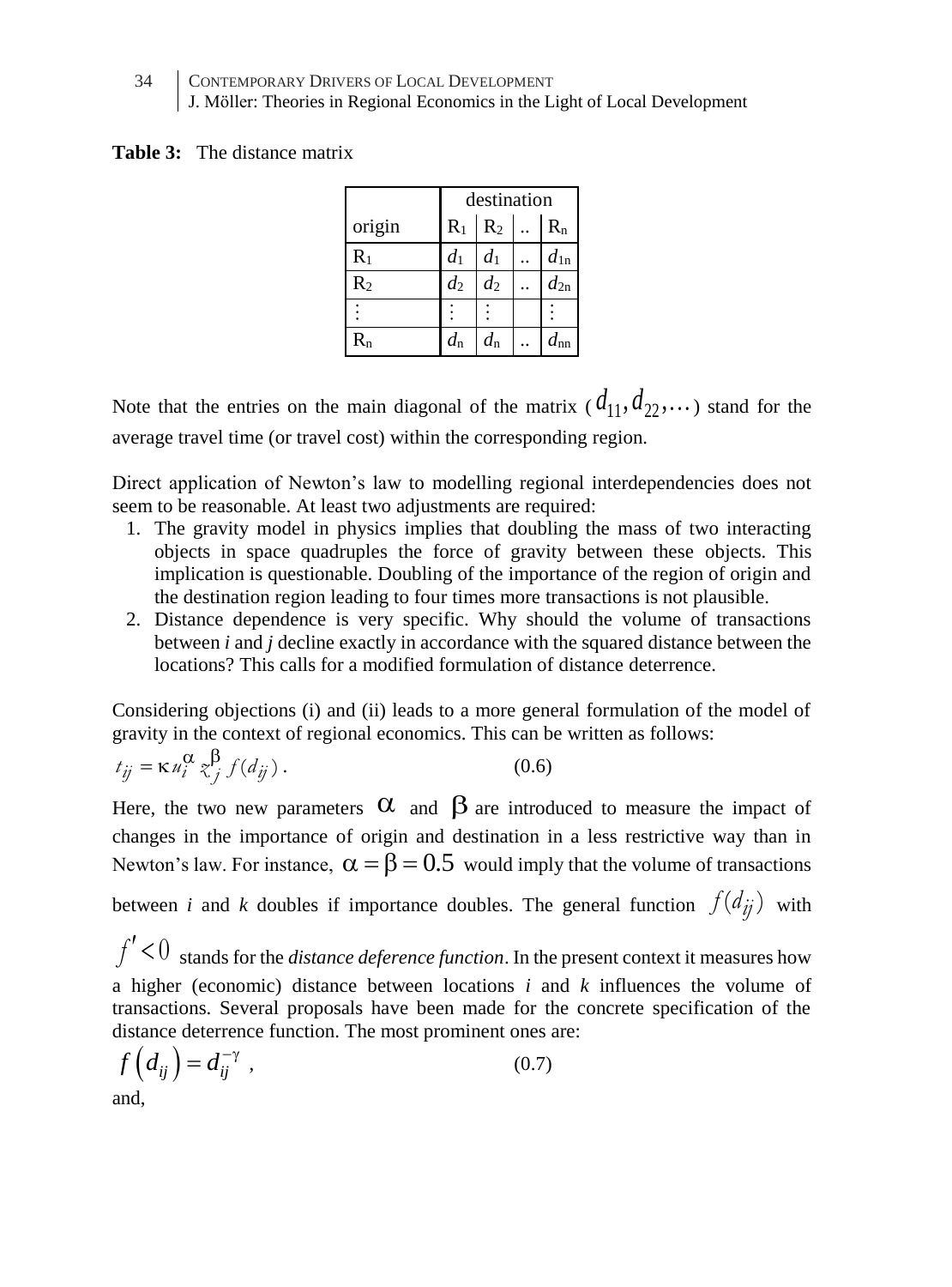$$
f\left(d_{ij}\right) = \exp(-\gamma d_{ij}) = e^{-\gamma d_{ij}}.
$$
 (0.8)

A specific drawback of the formulation in equation (0.7) is that the function approaches infinity as distance approaches zero. By contrast, the formulation in equation (0.8) implies that the value of the function goes to infinity if the distance becomes very low. The latter assumption seems to be more plausible.

#### **4.3 Transformation of the model into a regression approach**

Assume we have data for all  $t_{ij}$  so that matrix **T** is known. From the row and column

sums we can then calculate  $\mathcal{U}_i$  and  $\mathcal{Z}_j$ . How should we then obtain the unknown parameters  $\alpha, \beta, \gamma$  and K ? The answer is by regression analysis. However, the model considered so far is a non-linear model. The ordinary least squares (OLS) method requires linearity. By taking logs we can transform the gravity model into a linear version:

$$
\ln t_{ij} = \ln \kappa + \alpha \ln u_i + \beta \ln z_j - \gamma \ln d_{ij}, \qquad (0.9)
$$

for a distance deterrence function as in equation (0.7), or,

$$
\ln t_{jj} = \ln \kappa + \alpha \ln u_i + \beta \ln z_j - \gamma d_{jj}
$$
 (0.10)

for the alternative specification (0.8). In the following, we use the latter equation.

Reparametrisation of the model and inclusion of a disturbance term yields:

$$
\ln t_{ij} = \beta_1 + \beta_2 \ln u_i + \beta_3 \ln z_j + \beta_4 d_{ij} + \varepsilon_{ij}, \quad (0.11)
$$

where  $\beta_1 := \ln \kappa, \beta_2 := \alpha, \beta_3 := \beta, \beta_4 := -\gamma$ . The parameters in equation (0.11) are collected in a vector  $\beta = (\beta_1, \beta_2, \beta_3, \beta_4)'$ . Let **y** be the vector of variables to be explained, **X** be the matrix of explanatory or independent variables, and  $\epsilon$  a vector of stochastic disturbances that describes non-systematic random influences on the relationship under consideration. Then the regression approach can be written in a more compact matrix/ vector form, as follows:  $y = X\beta + \epsilon$ , (0.12)

Vector **y** can be formed through a simple transformation and re-organization of the elements of the origin/destination matrix  $\mathbf T$ . All the elements of the matrix are taken in logarithmic terms and the matrix is "vectorized" (the columns of the matrix are stacked above each other). Formally, this can be written as: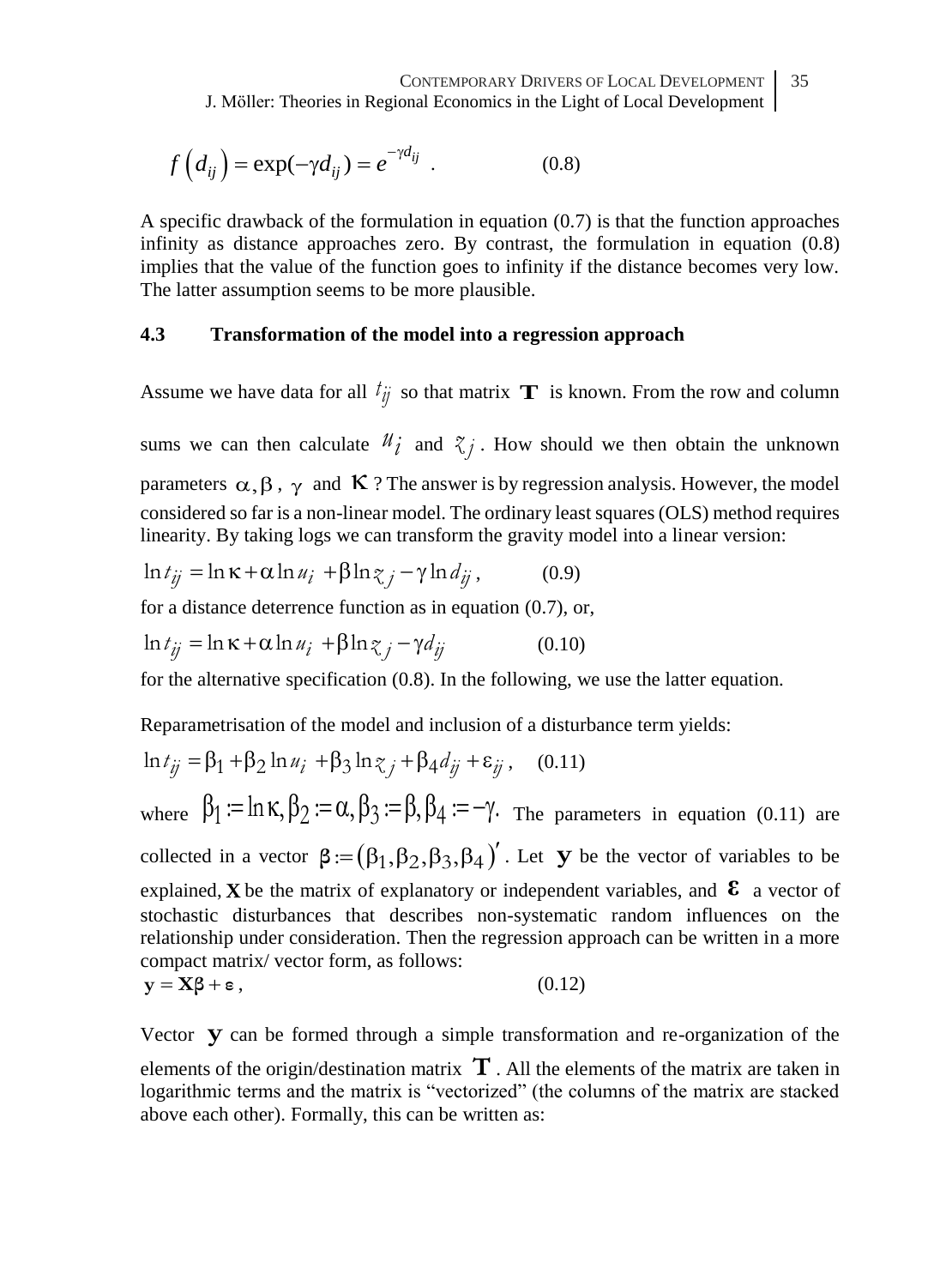$$
y = \text{vec} \ln \mathbf{T} := (\ln \mathbf{t}_1', \ln \mathbf{t}_2', \cdots, \ln \mathbf{t}_n')', \qquad (0.13)
$$

where  $\mathbf{t}_{\mathbf{i}}$  is the *i*th column of matrix  $\mathbf{T}$ .

The matrix of explanatory variables, **X** , consists of four columns. Let us consider as an example rail travellers per month between three cities such as Munich (1), Nuremberg, (2) and Frankfurt (3). If we have data for one month only, the origin/ destination matrix and the distance matrix are given as:

$$
\mathbf{T} := \begin{pmatrix} t_{11} & t_{12} & t_{13} \\ t_{21} & t_{22} & t_{23} \\ t_{31} & t_{32} & t_{33} \end{pmatrix}; \quad \mathbf{D} = \begin{pmatrix} d_{11} & d_{12} & d_{13} \\ d_{21} & d_{22} & d_{23} \\ d_{31} & d_{32} & d_{33} \end{pmatrix}.
$$
 (0.14)

Here  $t_{11}$  stands for the number of rail travellers within Munich,  $t_{12}$  for the travellers between Munich and Nuremberg, and 21 *t* for travellers between Nuremberg and Munich, for instance. The variable  $d_{11}$  stands for average travelling time in minutes for rides within Munich, whereas  $d_{21}$  denotes travelling time from Nuremberg to Munich, and so on. Then the regression equation can be written as follows:  $y = X\beta + \epsilon$ ,

or more explicitly:

$$
\begin{pmatrix}\nt_{11} \\
t_{21} \\
t_{31} \\
t_{12} \\
t_{22} \\
t_{33}\n\end{pmatrix} = \begin{pmatrix}\n1 & \ln u_1 & \ln z_1 & d_{11} \\
1 & \ln u_2 & \ln z_1 & d_{21} \\
1 & \ln u_3 & \ln z_1 & d_{31} \\
1 & \ln u_1 & \ln z_2 & d_{12} \\
1 & \ln u_2 & \ln z_2 & d_{22} \\
1 & \ln u_3 & \ln z_2 & d_{32} \\
1 & \ln u_3 & \ln z_3 & d_{33}\n\end{pmatrix} \begin{pmatrix}\n\beta_1 \\
\beta_2 \\
\beta_3 \\
\beta_4\n\end{pmatrix} + \begin{pmatrix}\n\epsilon_{11} \\
\epsilon_{21} \\
\epsilon_{31} \\
\epsilon_{12} \\
\epsilon_{22} \\
\epsilon_{32} \\
\epsilon_{33}\n\end{pmatrix} .
$$
\n(0.15)

If observations for several periods are available, then a more general model would include a repeating structure of  $y$ ,  $X$  and  $\epsilon$  for each time period (1,2, ...*T*):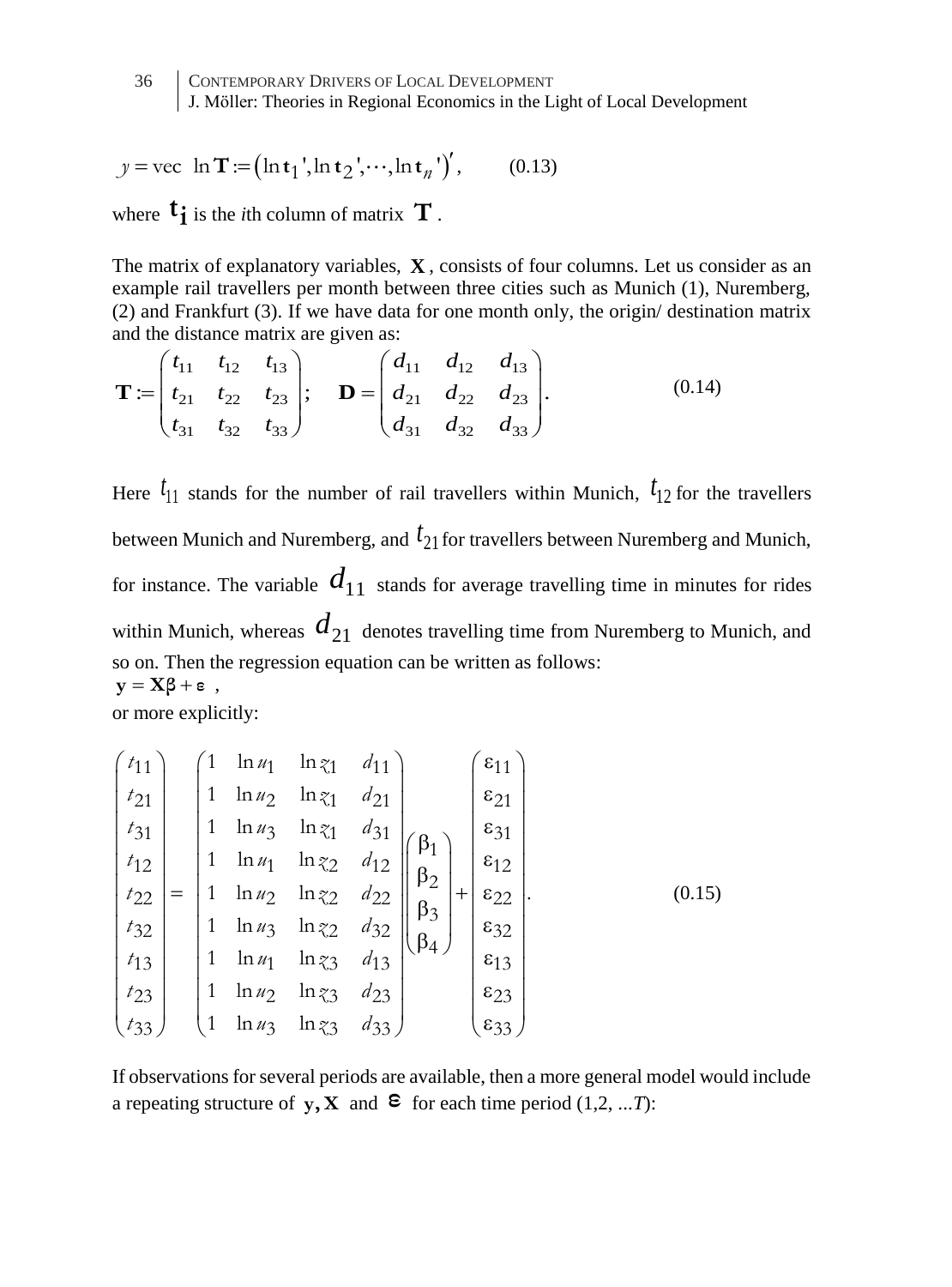$$
\mathbf{y} := \begin{pmatrix} \mathbf{y_1} \\ \mathbf{y_2} \\ \vdots \\ \mathbf{y_T} \end{pmatrix}; \quad \mathbf{X} := \begin{pmatrix} \mathbf{X_1} \\ \mathbf{X_2} \\ \vdots \\ \mathbf{X_T} \end{pmatrix}; \quad \mathbf{\varepsilon} := \begin{pmatrix} \mathbf{\varepsilon_1} \\ \mathbf{\varepsilon_1} \\ \vdots \\ \mathbf{\varepsilon_T} \end{pmatrix}.
$$
 (0.16)

The Ordinary Least Squares (OLS) method yields an estimate  $\hat{\beta}$  for the coefficient vector **β** . With the help of this estimate it is straightforward to calculate the fitted values of the dependent variable  $\hat{y} = X\hat{\beta}$ .<sup>2</sup> Moreover, it will then be possible to determine the expected values of transport streams if there are changes in the explanatory variables.

As an example, consider that the travelling time between Munich and Nuremberg is reduced by a significant amount because of the opening of a rapid new railway connection. In this case, the model allows us to make predictions about the corresponding transport streams  $t_{ij}$  that would be highly valuable in public planning procedures, among other uses.

# **4.4 Intervening opportunities**

The application of the gravitation model considered so far suffers from specific drawbacks. It relies on an unrealistic "as if" assumption: the analysis implicitly assumes that between the cities under consideration there are no competing places that might distract transport streams. As with Newton's model, the analysis of gravitation forces on the earth might be heavily biased if only the force of gravity between the sun and earth were considered and other spatial objects like the moon were neglected. If transport streams are generated by economic opportunities, then locations between City A and City B could be influenced by places between A and B that also represent economic opportunities. This situation becomes immediately clear in the situation that the transport streams are mainly associated with commuting or shopping trips.

Let the intervening opportunities of A be defined as opportunities that are more easily accessible from A than the opportunities in B. The recognition that the intervening opportunities might play an important role in the analysis of spatial economic interaction dates back to the work of Stouffer  $(1940)$ ,<sup>3</sup> who formulated a kind of law in relation to this context. In the present case, Stouffer's law might be formulated as follows:

*The number of trips between a zone of origin and a zone of destination are proportionate to the number of opportunities in the zone of destination, and inversely proportionate to the number of intervening opportunities.*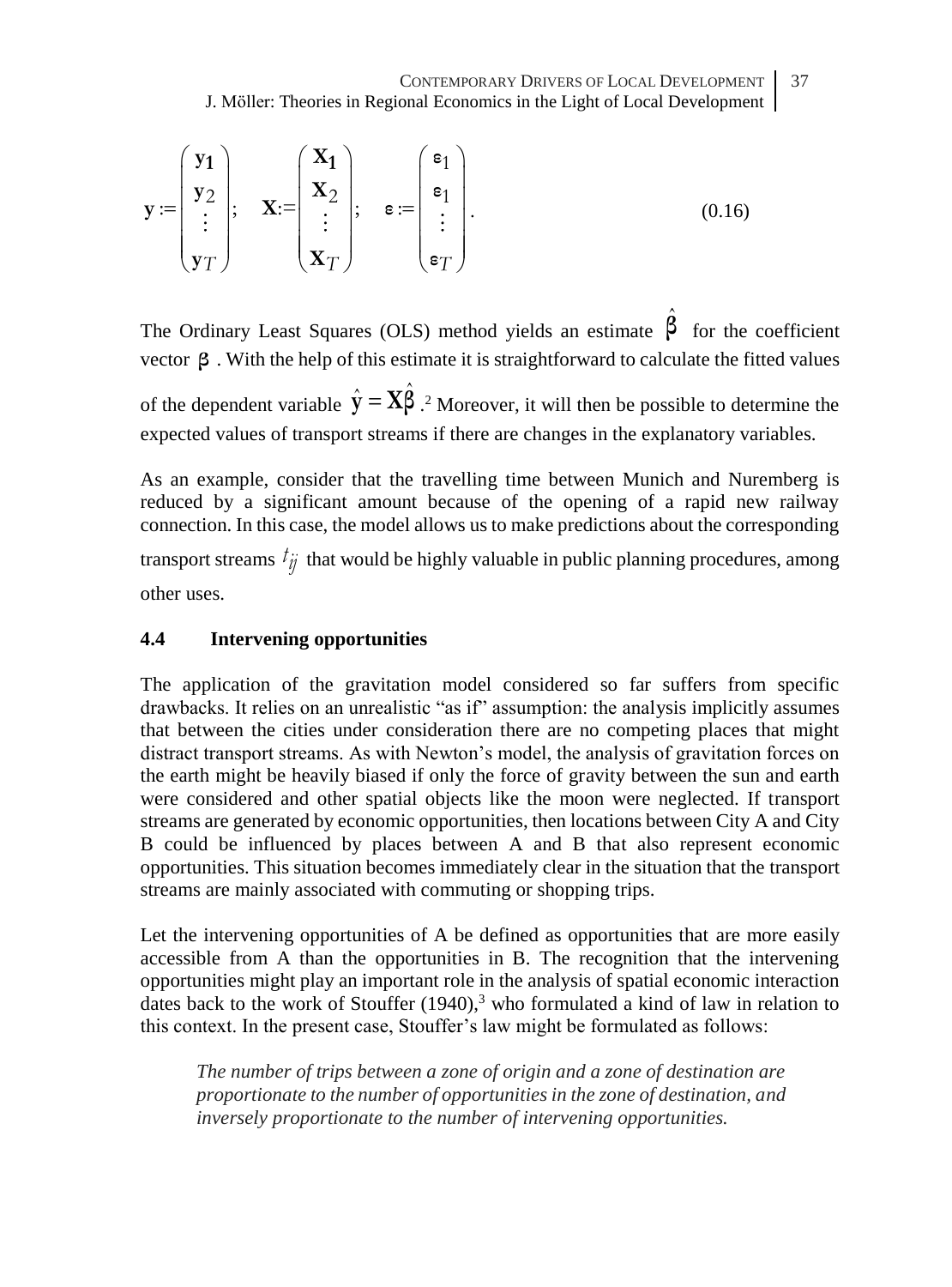As an example, consider customers who are interested in buying furniture. The number of shopping trips of this group of customers from origin A to destination B might be proportionate to the total sales area in square meters of furnishing shops in B, and inversely proportionate to the total sales area of furnishing shops that are situated between A and B, because these intervening opportunities diminish the chance of customers choosing a shop to visit in B.

Stouffer's approach was first applied in the famous *Chicago Area Transportation Study* (1960). There can be no doubt that his basic argument is valid. However, the concrete formulation of his law is quite unlikely to be relevant in reality. The problem concerns the postulated proportional relationship. Moreover, the original Stouffer approach assumes a one-dimensional economic space and should be generalized. Intervening opportunities should be understood not as opportunities directly situated between A and B, but all opportunities that are more easily accessible than opportunities in B. To extend our example, assume that B is situated north of A and the travelling time is 30 minutes. A furniture shop to the East, South or West that could be reached within 20 minutes clearly belongs to the set of intervening opportunities. Hence intervening opportunities in this example are defined as all furniture shops that are reachable in less than 30 minutes from location A.

In empirical studies, the consideration of intervening opportunities requires an augmented gravity model. If the importance of intervening opportunities between origin *i* and destination *j* can be measured by  $V_{ij}$ , then the model that should be estimated can be written as:

$$
\ln t_{ij} = \beta_1 + \beta_2 \ln u_i + \beta_3 \ln z_j + \beta_4 v_{ij} + \beta_5 d_{ij} + \varepsilon_{ij}
$$

Its transformation into a regression model is analogous to that undertaken for the classical gravity model.

#### **5 Summary**

Regional economics has developed several workhorse models. Starting with the fact that distance and the spatial distribution of population matters for economic outcomes, we introduced the concept of market potential and demonstrated some applications of this. We then described the classical gravity model and transformed it into a simple regression model. This model is capable of describing spatial interactions such as commuter streams and trade flows, etc. The classical gravity model is extended by the intervening opportunities approach. A labour market model that captures the basic idea is used to show that the "law" of indirect proportionality postulated by Stouffer is typically not appropriate in an economic context. However, in a generalized form the intervening opportunity approach is helpful for avoiding the biased estimates of the classical gravity model.